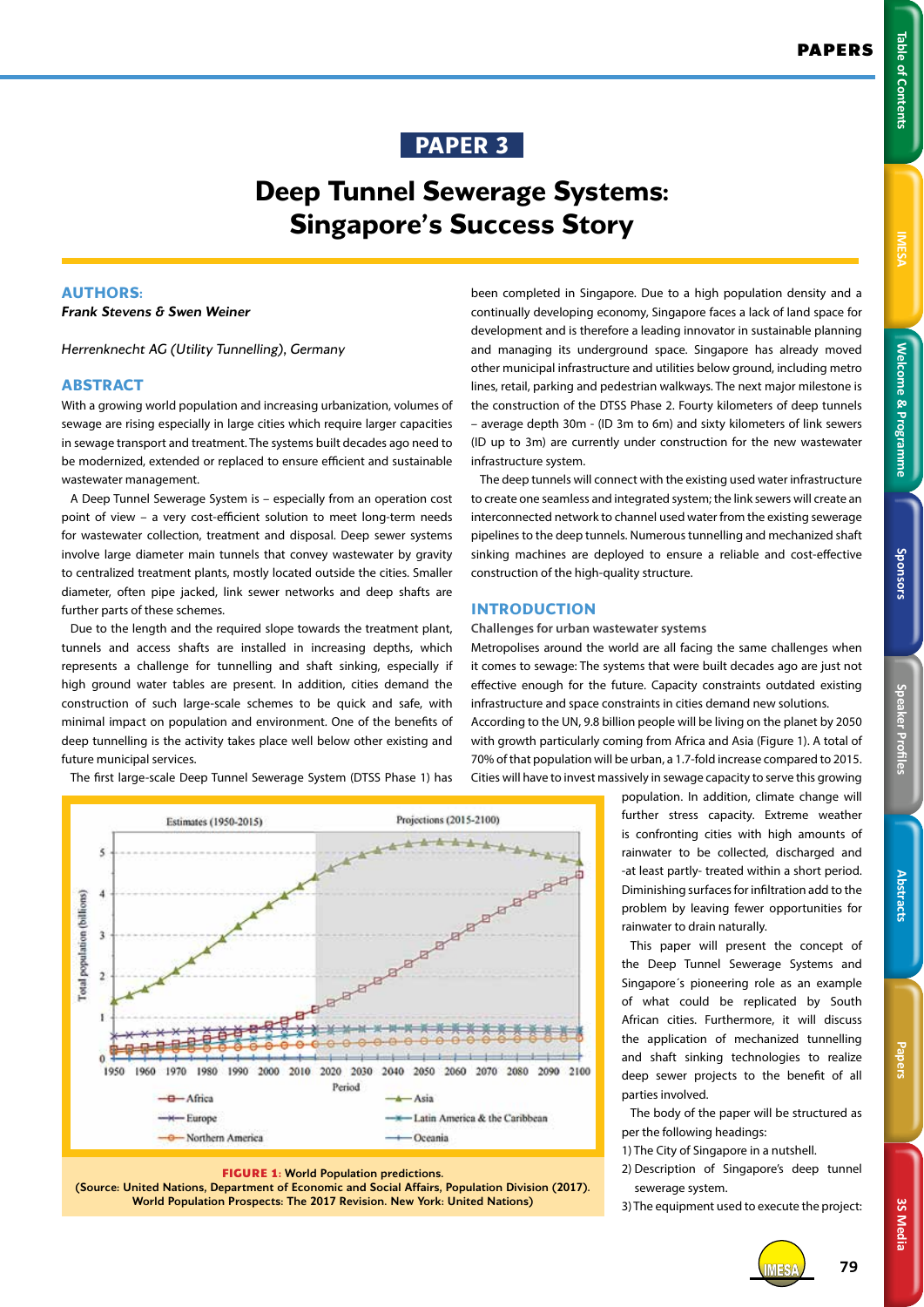

**DADEDS** 



**FIGURE 2:** The City of Singapore

3.1) Mixshield TBM

3.2) Verticle Shaftsinking Machine (VSM)

4) The Taus Wastewater Recycling Plant.

## **1. THE CITY OF SINGAPORE IN A NUTSHELL**

The Republic of Singapore is a sovereign island city-state, has an area of 730 square km and a population of 5,7 million people. Despite having the second highest population density in the world this country boasts of the second highest GDP per capita in the world and Singaporians enjoy one of the world's longest life expectencies.

One of the challenges facing Singapore is to ensure the security of its water supply which is derived from three sources:

**• Imported Water** 

40% of Singapore's water is imported from the Johor catchment in Malaysia via a 1km causeway. Singapore has an obligation to supply 2% of this water back to Malaysia once treated and the agreement with expires in 2061.

**• Reclaimed Water**

30% of Singapore's supply is presently obtained from 5 state-of-the art treatment works. This ultra-clean water known as "NEWater" is used for both domestic and industrial consumption.

**• Desalinated Water**

30% of its need is obtained from Singapore's 4 desalination plants. Each uses the energy intensive reverse osmosis process.

# **2. DESCRIPTION OF SINGAPORE'S DEEP TUNNEL SEWERAGE SYSTEM (DTSS)**

The first sewage systems date back to the early Mesopotamian Empire in Iraq, around 5 000 years ago. While these systems focused on efficient collection and conveyance, treatment and discharge only gained importance in the



**FIGURE 3:** Underground view of the deep sewer system

19th century due to the cholera outbreak in Europe (de Feo; et. al 2014). Although the basic logic of collection, conveyance, treatment and discharge has remained the same ever since, today, sewage systems are put under scrutiny once again: Rapid population growth, increasing urbanization as well as climate change demand for larger sewage capacities and a thorough treatment of the disposal, often located outside the city. In addition, cities want to re-use sewage instead of discharging it into nearby waters.

Expanding capacity however is not enough. Ageing infrastructure needs replacing and health and environmental requirements have changed. Booze Allen Hamilton estimated in 2007 that some US\$41 trillion would have to be spent on this replacement by 2030. Of this US\$22 trillion would be for water and sanitation services.

In the past years, more and more cities utilized mechanized tunnelling technology to build large-scale sewage systems. Doing so does not only ensure fast and reliable construction times with minimum surface disruption but also -more importantly- overcomes constraints in terms of tunnelling distance and depths. So-called Deep Sewer Systems involve large diameter main tunnels that convey wastewater by gravity over large distances to centralized treatment plants, where the sewage is pumped to the surface and treated. In addition, smaller diameter, often pipe jacked, link sewer networks and deep shafts are parts of these schemes. The following paper will explore the need and concept of deep sewers, give an overview of the technologies available and finish with Singapore´s deep sewer project, one of the most famous examples for sustainable wastewater management.

Singapore's National Water Agency, known as PUB, has coined this project as "Singapore's Sanitary Superhighway". Consisting of two phases once complete it will convey wastewater to three centralized treatment plants. The DSTT will finally consist of 200km of new sewers at depths of up to 60m.

Phase 1 is already complete and the body of this paper will focus mainly on Phase 2 which is presently underway.

#### **DTSS Phase 1**

Refer to Figure 4. This phase was completed in 2008. Built in the Eastern part of Singapore this phase effluent conveyance system consists of deep tunnels and link sewers which conveys effluent to the Changi water reclaimation plant and sea outfall situated on the south east of the island.

## **DTSS Phase 2**

Refer to Figure 4. This deep tunnel system extends to the South Western part of the island and will feed effluent to the new Taus water reclaimation plant. It will consist of 40 km of deep tunnels, 60 km of link sewers and a specialised industrial sewer network. The main South Tunnel will vary in depths ranging from 35m to 55m.

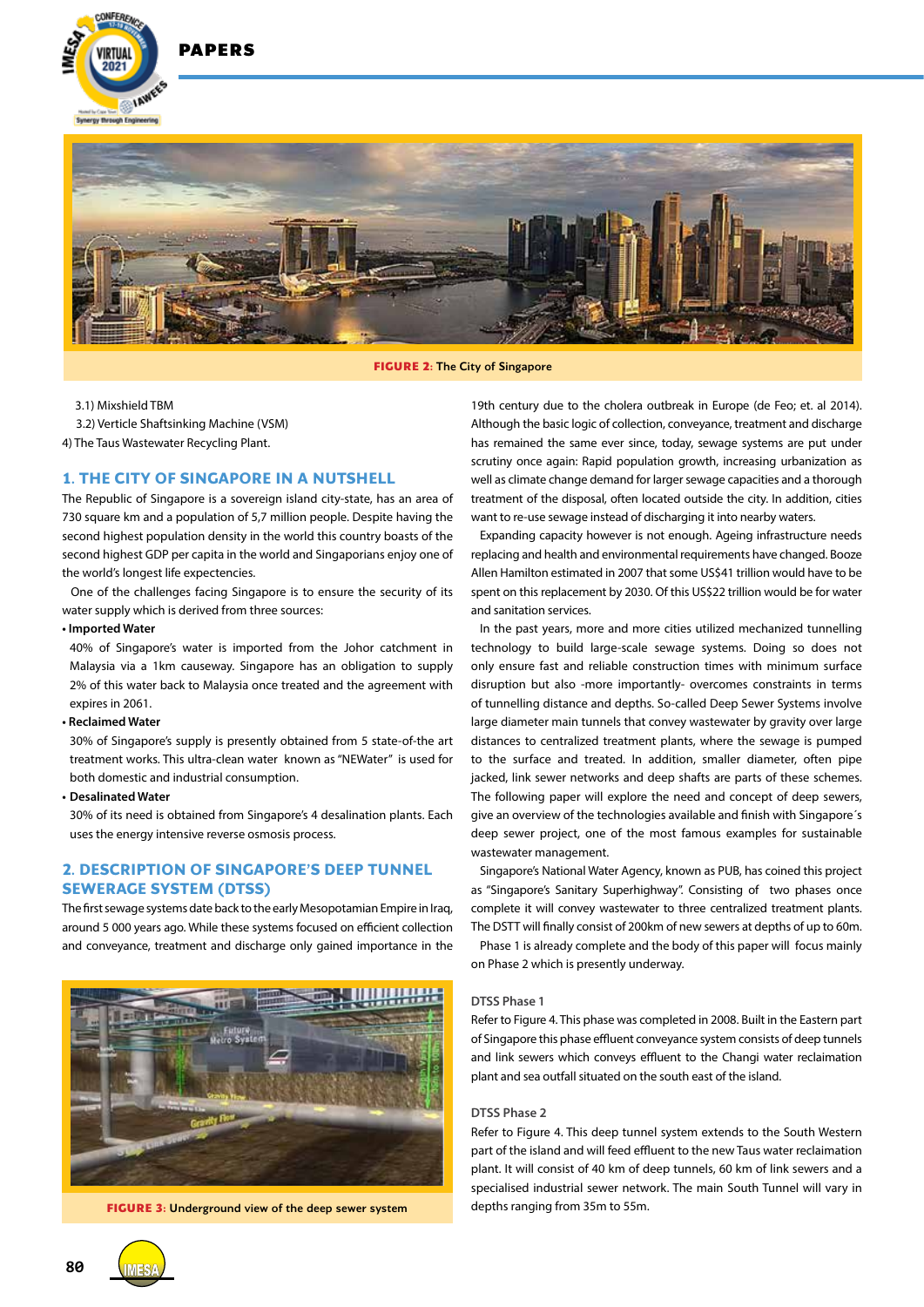



The client chose to break Phase 2 into 5 tunnelling contracts as described below:

## **• Contract T-07**

Four Mixedshield TBMs constructing 12 km of tunnels and odour control shafts. (Diameters 7,56m and 4,86m).

## **• Contract T-08**

Four Mixedshield TBMs constructing 10 km of tunnels serving the industrial area and two undersea tunnels. (Diameters 7,46m and 4,35m).

#### **• Contract T-09**

Three Mixedshield TBMs constructing 8 km of tunnels (Diameter 7,51m).

#### **• Contract T-10**

Two Mixedshield TBM and one EPBM Shield machine constructing 8km of tunnels.

## **• Contract T-11**

Five AVN Machines and specialised Veertical Shaft Sinking (VSM) equipment.

Many benefits are to be gained by using an entirely gravity fed deep sewer system. The need for constructing new intermediate pump stations is eliminated and a number of old existing pump stations will be removed thus releasing valuable land for housing development and reducing energy costs. Obstacles at shallower depths are easily avoided – e.g. the South Tunnel



**FIGURE 5:** TBM with cutter head removed



**FIGURE 6:** Front view of a Mixshield TBM machine

passes well below busy freeways, large buildings, a section of sea-bed and many existing services.

The tunnels will be concrete segment lined with a secondary inner HDPE lining which will eliminate the threat of corrosion. Tunnel conditional monitoring will be undertaken via a system of fibre optics within the tunnel lining and the need for human entry for inspection will be drastically reduced.

Odour control will be achieved by using forced ventilation shafts.

# **3. THE EQUIPMENT USED TO EXECUTE THIS PROJECT**

#### **3.1 Mixshield TBM**

Two of the many issues that must be considered when deciding on the best machine to use for a particular job are the geological conditions and the ground water conditions. It is vital that the soil properties (i.e, grain size, compactness and consistency) and the rock properties (i.e., compressive strength, tensile strength and R.Q.D. index) are accurately determined and catered for.

Complex geological conditions were encountered for this project. The tunnels pass through the Jurong Formation which is made up of a mix of limestone, sandstone and argillite which is a sedimentary rock with a high clay and silt content.

The Mixshield machine was chosen as the best option due to its ability to handle heterogeneous ground conditions and its ability to withstand very high water pressures (up to 15 bar). Figure 6 shows a typical Mixshield TBM and Figure 7 shows an internal view thereof. Safe working conditions are achieved using a hydraulic support system of slurry suspension together with a controlled air cushion system.

Excavated material is removed through a closed slurry circuit and hydraulic thrust cylinders within the shield area push the machine forward. The cutting wheel is made up of both knives and disc cutters and boulders and stones are crushed and screened to a manageable grain size for conveying to the surface.

#### **3.2 Vertical shaft Sinking Machine. (VSM)**

This is the first time that VSM technology has been used in Asia. This equipment has made it possible to sink 5 shafts with an ID of 10,0m (depths up to 60m) and 2 shafts with an ID of 12,0m (depth of 52m).

Challenges which had to be overcome include fines with clogging potential, areas of highly abrasive rock, varying geology and ground water which was, at times, 2m from the surface and the lowering of the water table was not permissible. Two of the shafts were situated less than 2m apart.





IMESA **81**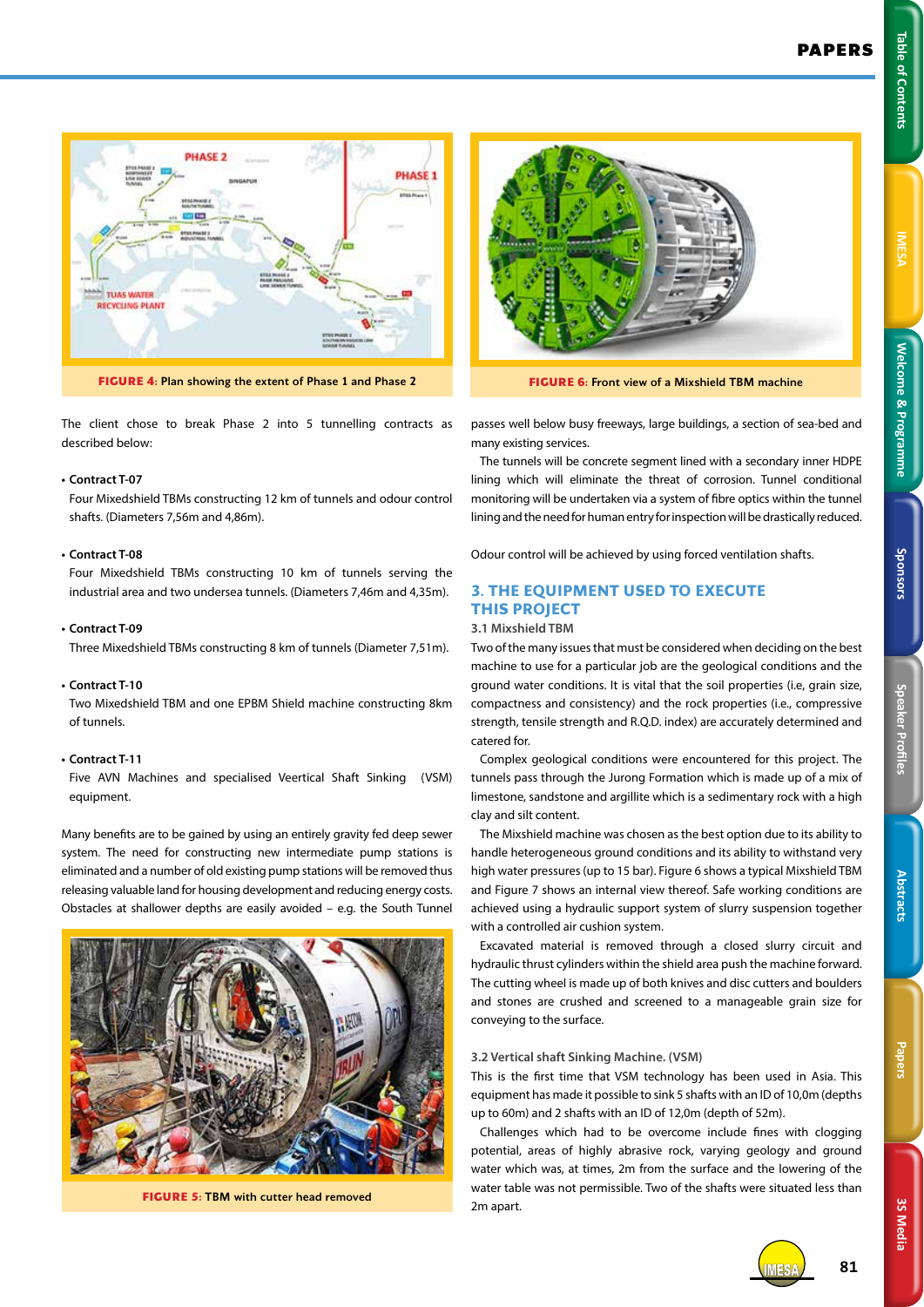

**DAPFRS** 



**FIGURE 7:** Internal view of a Mixshield TBM machine

Some of the benefits derived from VSM technology include safe working conditions, a continual construction process with sinking rates of up to 2,4 m per day.

Shafts for odor control, air jumpers and drop shafts which lead to the main tunnels are required.

A hydraulically powered cutting drum equipped with excavation tools controlled by a telescopic boom loosens the soil on the shaft bottom. The excavated material is removed to the surface using a submersible pump. Typical advance rates of up to 5m per shift can be achieved in soft and stable soils and excavation can be undertaken below the water table. The operation is controlled from the surface.

The completed shafts are protected by pre-cast concrete segments. The shaft lining is installed at the surface and is in most cases made up with precast concrete segments. Alternatively, in-situ concrete casting of the shaft walls can also be implemented. In this case, the slower progress of shaft construction works is compensated to some extent by having a "continuous" structure without joints and by the possibility of integrating entire entry and exit structures for Microtunnelling activities in the walls of the shaft.

## **4. THE TUAS WATER RECLAMATION PLANT**

The layout of the Tuas Wastewater Reclamation Plant is shown in figure 10. Effluent will be fed via the Southern Tunnel and then treated at the new plant. Once fully operational its output will increase the amount of reclaimed water use in Singapore from 30% to 55% of its total. The plant's output will be 800 ML per day. This purified water will be sold as potable NEWater and to industry. Any excess treated water will be discharged into sea outfalls. Thanks to this project the older Jurong and Ulu Panda recycling plants will eventually be phased out.

State-of-the-art design ensures higher energy efficiencies and features such as the use of membrane reactors (which replace the need for primary sedimentary tanks, bioreactors and secondary sedimentation tanks) and this will result in a smaller footprint of the plant. Reverse Osmosis and UV Disinfection will form part of the

treatment process. Biogas will be used to reduce energy dependency.

## **CONCLUSION**

Around the world, there is an increasing demand for sophisticated water and wastewater management. That holds true especially for cities where population is growing but space is restricted. The paper shows that deep sewers offer an effective solution for cities to collect and centrally treat their wastewaters thus adding capacity to their systems and at the same time freeing up valuable space for development.

Tunnel boring machines and vertical shaft sinking machines help to execute such projects quickly, safely and with a minimum impact on the population and environment. They offer solutions for the prevailing geological and hydrogeological conditions and can excavate at the extreme depths required in a deep sewer system. Especially, shaftsinking machines offer an alternative state-of-the-art solution to excavate deep shafts in difficult ground conditions without lowering the ground water table and risk for involved personnel and settlements.

## **RECOMMENDATIONS**

In South Africa, and Africa as a whole, client Government and Local Authorities and Consultants should explore and consider the benefits of employing deep tunnelling solutions for projects with similar demands and conditions as those encountered in Singapore.



**FIGURE 8:** Vertical Shaft Sinking Machine (VSM). DTSS11 **FIGURE 9:** Aerial view of shaft sinking site



**82** IMESA